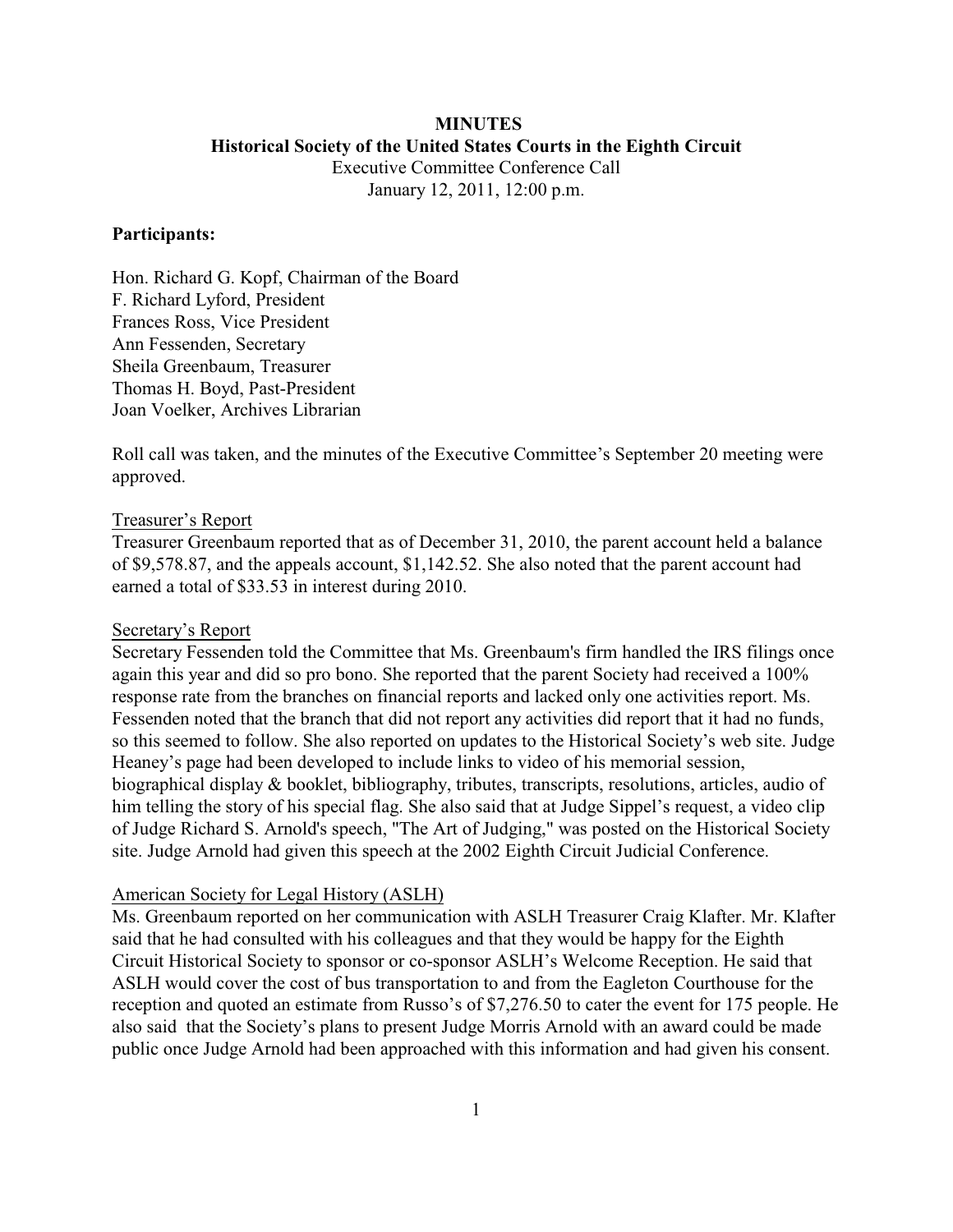Ms. Greenbaum said she also contacted Tom Glick, President of Bar Association of Metropolitan St. Louis (BAMSL), who said BAMSL would be willing to contribute to funding for the event.

Comment was made that it would be good to get quotes from additional caterers, including those familiar with catering in the Eagleton Courthouse.

Chair Judge Kopf indicated that the Nebraska branch of the Historical Society could probably receive support from the Nebraska fund for perhaps \$1,000 to \$2,000. President Lyford said he could probably secure funding from the Iowa bar. He also suggested that if the members of the Executive Committee could approach their respective courts and bar associations, it could be possible for the Historical Society to receive financial support in \$1,000 bites. Mr. Boyd suggested contacting law firms for contributions. It was generally agreed that once a couple of organizations showed their support, others would likely also want to share in the support and credit.

It was also thought that in order for this approach to be most successful, some members of the supporting organizations would need to be allowed to attend the event, for example BAMSL's Executive Committee. With this potential for larger attendance, Ms. Greenbaum suggested catering quotes be obtained for 175-200 people, keeping in mind that at such an event, quotes do not necessarily need to be exact per capita. All agreed this was a good approach.

Chair Judge Kopf moved that the Historical Society Executive Committee offer to provide ASLH with up to \$8,000 funding for the Welcome Reception honoring Judge Morris Arnold, with the following provisions:

- The Eighth Circuit Historical Society retains control of the reception, working through the Circuit Executive's Office;
- ASLH pays for the costs of bus transportation to and from the Eagleton Courthouse;
- The presidents of both the Eighth Circuit Historical Society and ASLH contact Judge Morris Arnold regarding his award in order to obtain his permission to be honored, and once the permission is granted, each send letters of confirmation of the award to Judge Arnold;
- Funding is contingent on Judge Morris Arnold granting permission to be so honored.

The motion passed as proposed.

Chair Judge Kopf and President Lyford then outlined the steps to be taken:

1. Ms. Greenbaum will email Mr. Klafter to accomplish the following in writing:

a) confirm that ASLH does in fact want to honor Judge Arnold;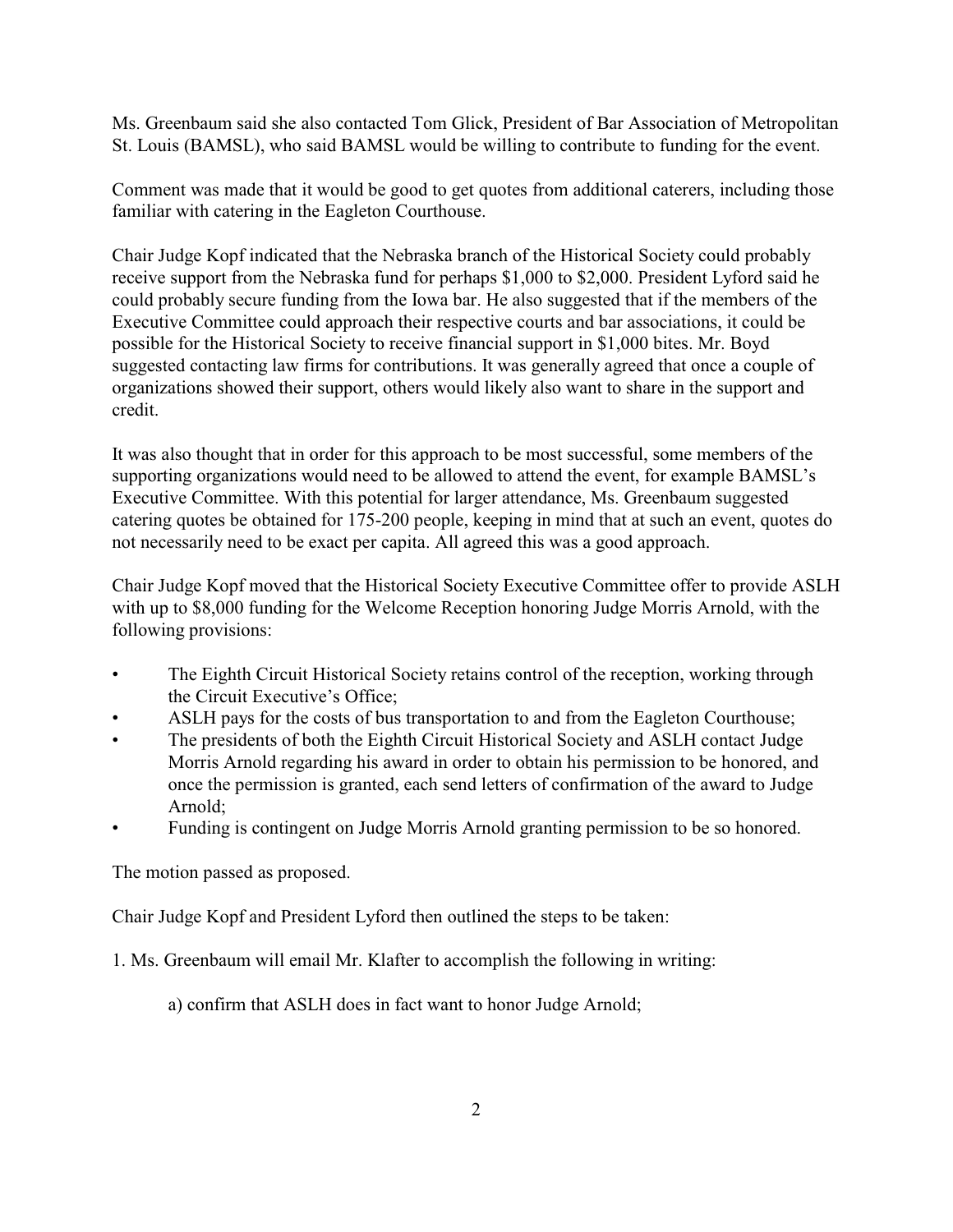b) convey that the Historical Society stipulates that the award be a Lifetime Achievement Award;

c) confirm the date ASLH plans to have the Welcome Reception; (It has been understood that the reception would be held on a Thursday night. This must be adhered to, as the Historical Society can only hold the reception in the Eagleton Courthouse on a week night.)

d) convey the terms of the motion passed by the Executive Committee.

Ms. Greenbaum will then forward Mr. Klafter's email response to notify the Executive Committee of the outcome of their communication.

2. With the above confirmed in writing, Ms. Ross will make initial contact with Judge Arnold to see if he is amenable to being honored by ASLH. Frances will then notify the Executive Committee as to his reaction.

3. With Judge Arnold's agreement to be honored, the presidents of the Eighth Circuit Historical Society and ASLH will formally notify Judge Arnold of his award by letter.

4. Ms. Fessenden and Ms. Voelker will work with the Circuit Executive's Office on securing a caterer.

5. Fund raising will begin.

- Mr. Lyford will contact the Iowa bar;
- Mr. Boyd will contact the Eighth Circuit Bar Association;
- Ms. Ross will contact the Arkansas Bar;
- Ms. Greenbaum will confirm support from BAMSL;
- Judge Kopf will contact the Nebraska branch.

Ms. Ross inquired and it was confirmed that the Historical Society would fund attendance for the ASLH meeting.

## Written Histories

Frances Ross happily announced that she delivered the manuscript copy of the biographical essays of Arkansas' federal judges to the University of Arkansas Press on January 7. It is hoped that minimal editing will be required.

Judge Kopf said that Senior Judge Urbom's memoir, "a nice piece of recent history," is in the final stages of editing with the University of Nebraska Press. Dr. John Wunder [currently working with Dr. Mark Scherer on a written history of the District of Nebraska] thinks very highly of the manuscript. Judge Kopf said that Judge Urbom is an excellent writer and noted that